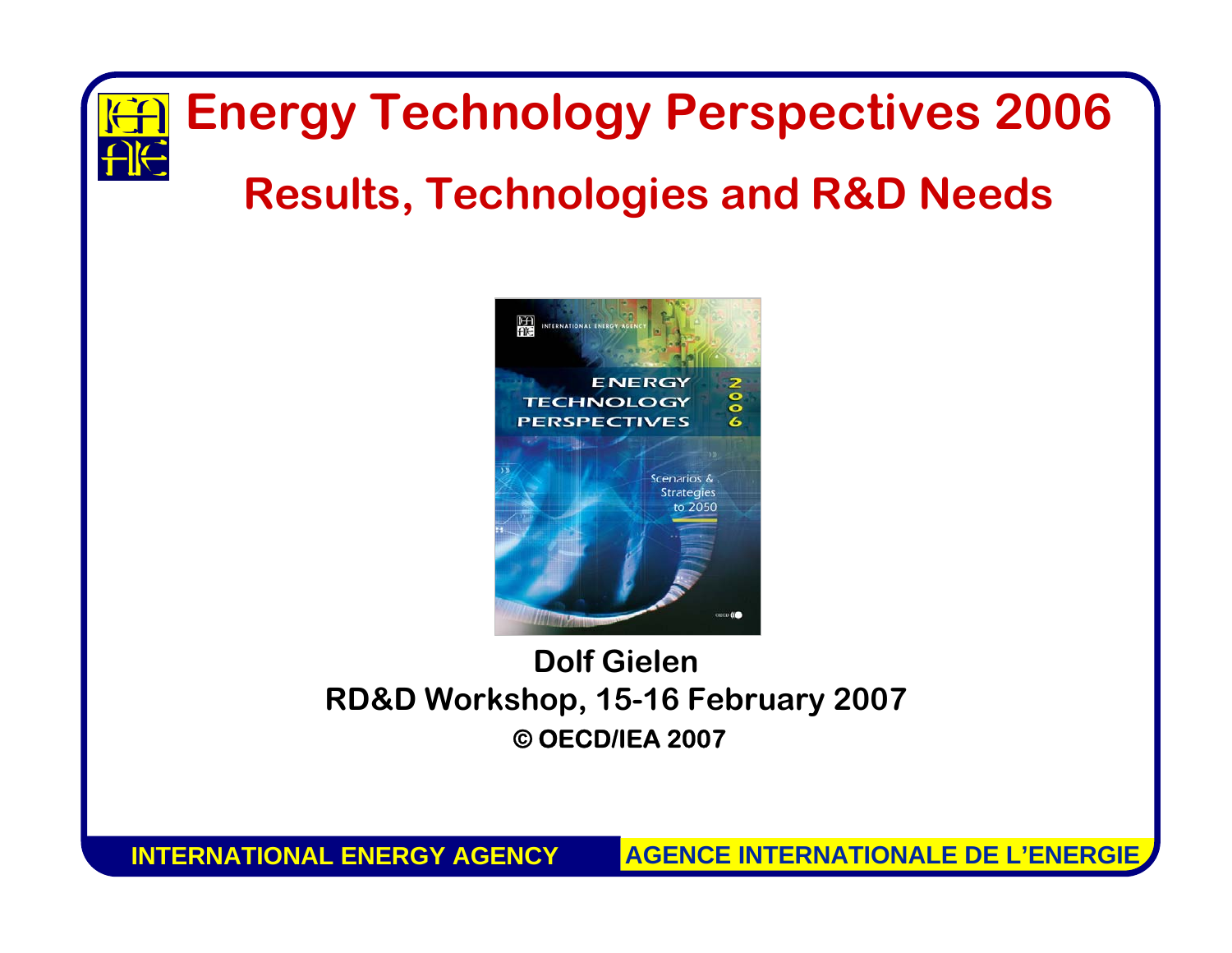

 $\bullet$  **Technology development** z**ETP2006 scenarios**   $\bullet$  **Technologies** z**R&D needs**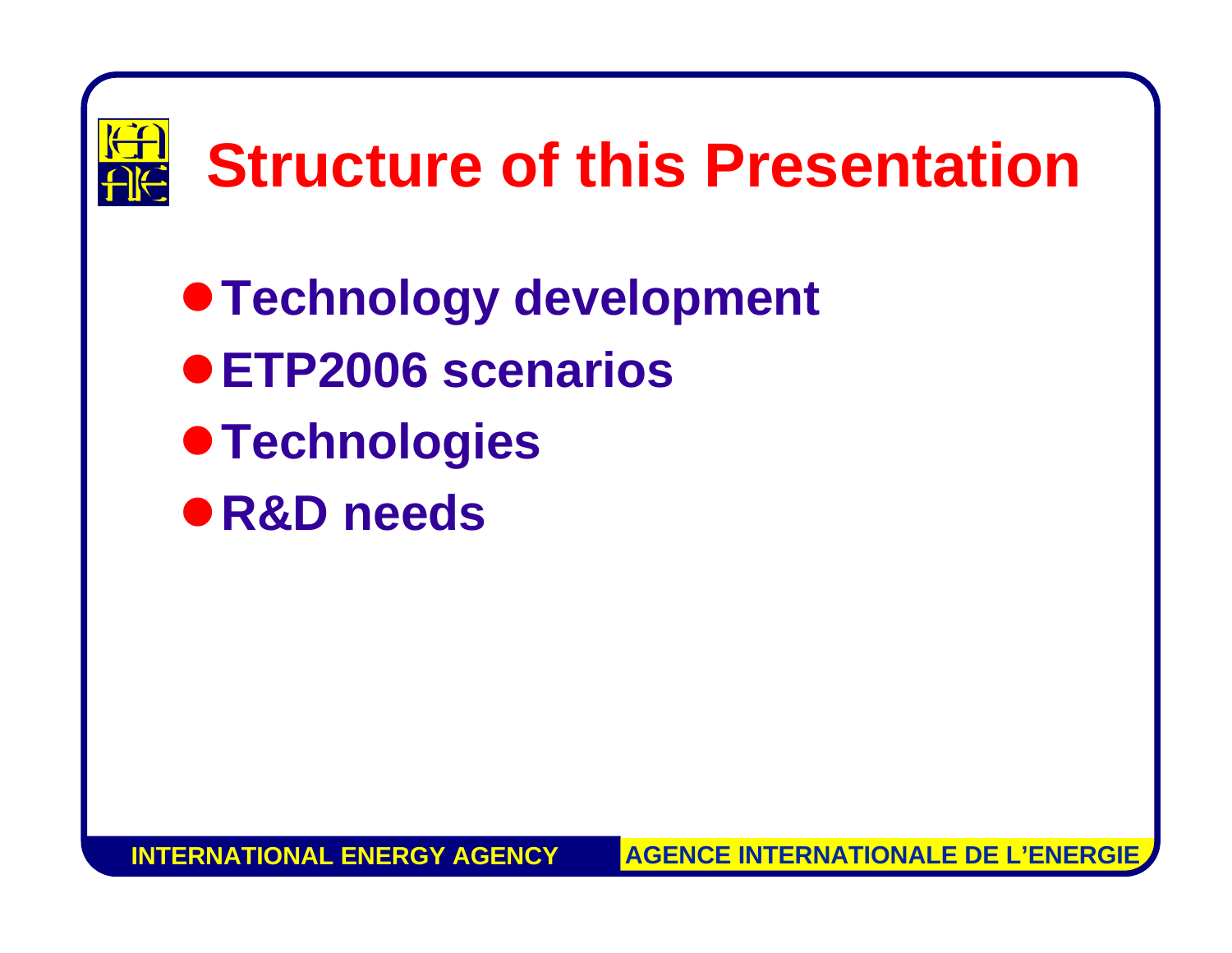

## **Technology Development**

**INTERNATIONAL ENERGY AGENCY**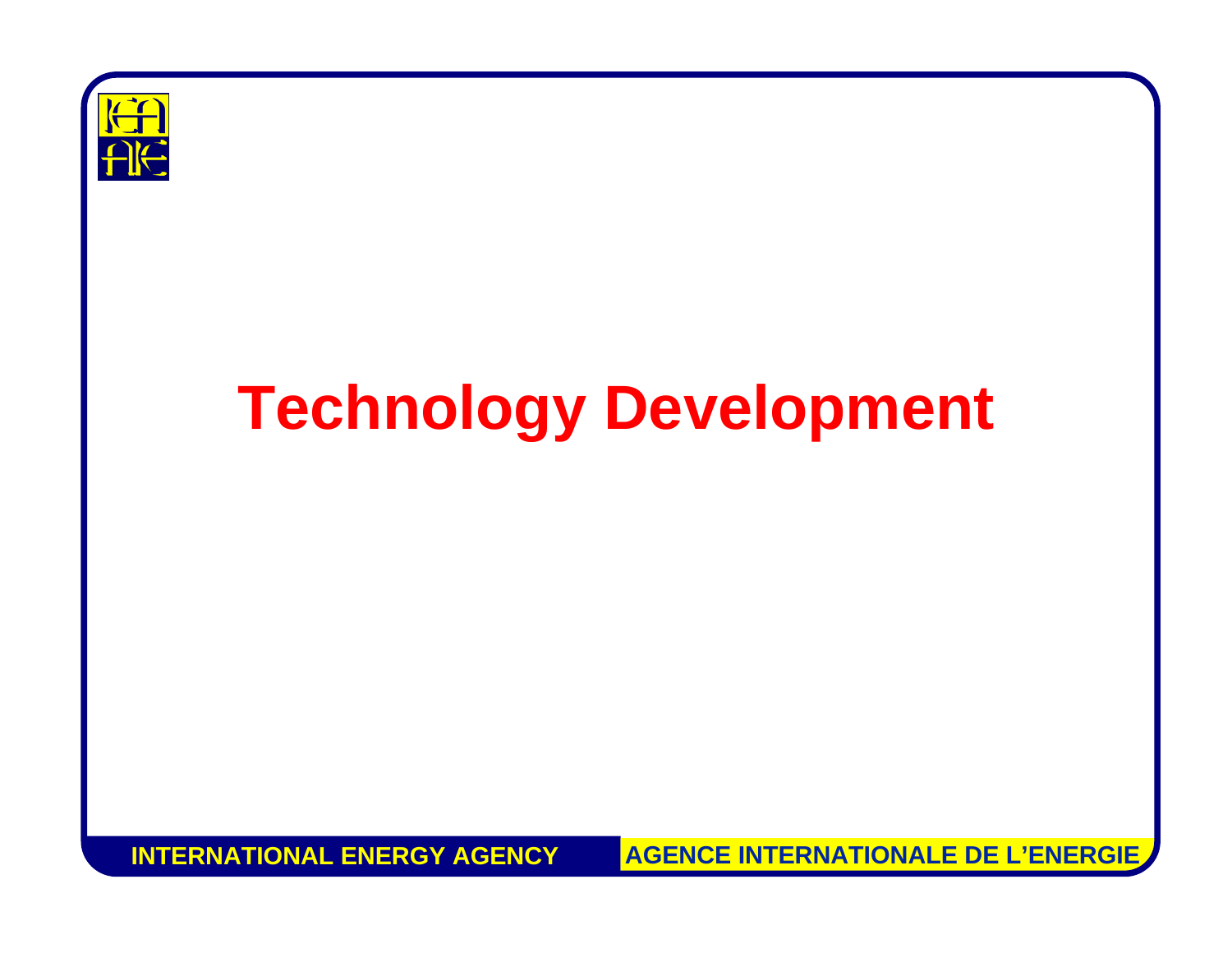

#### **• Technological change is a slow process**

#### **• Limited by:**

- ◆ Time for RD&D
- **Rate of product stock turnover**
- **Competing existing technologies**
- **Typical time from invention to 50% of market 10-30 years**
- **Technology RD&D should be finished by 2025 in order to have a significant impact by 2050**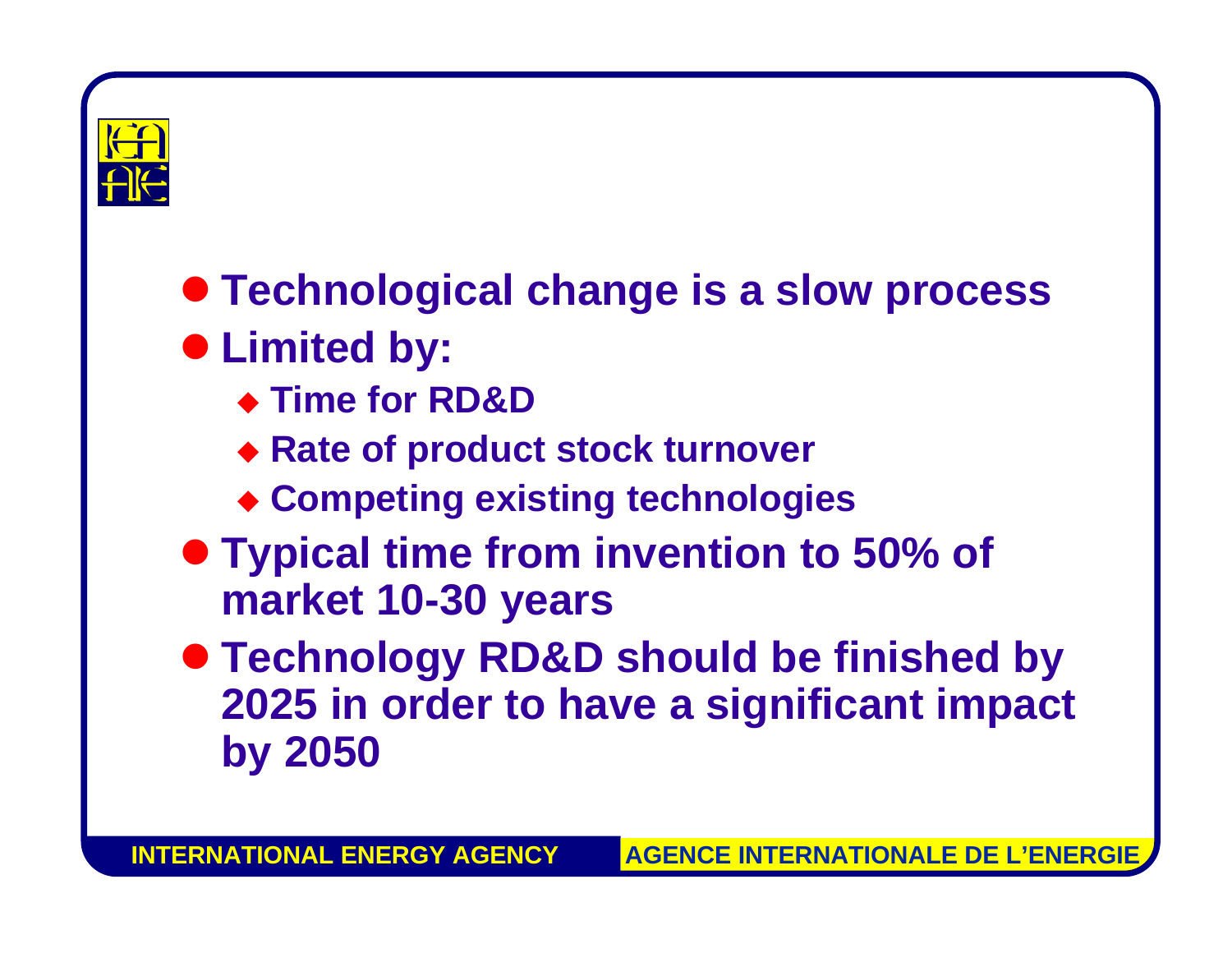

## **Technology Life Cycle**

| <b>R&amp;D</b>       | Technologies in need for R&D to overcome technical barriers and to reduce costs.<br>The outcome is still uncertain, especially in the early stages of development.                      |
|----------------------|-----------------------------------------------------------------------------------------------------------------------------------------------------------------------------------------|
| <b>Demonstration</b> | Demonstration of the technology. Often government funding is needed to finance<br>part or all of the costs of the demonstration.                                                        |
| <b>Deployment</b>    | Successful technical operation, but in need of support to overcome cost barriers.<br>With increasing deployment learning-by-doing effects will result in gradually<br>decreasing costs. |
| <b>Competitive</b>   | Technology is cost competitive in some or all markets, but some technologies may<br>require sustained incentives to value $CO2$ emission reduction or other benefits.                   |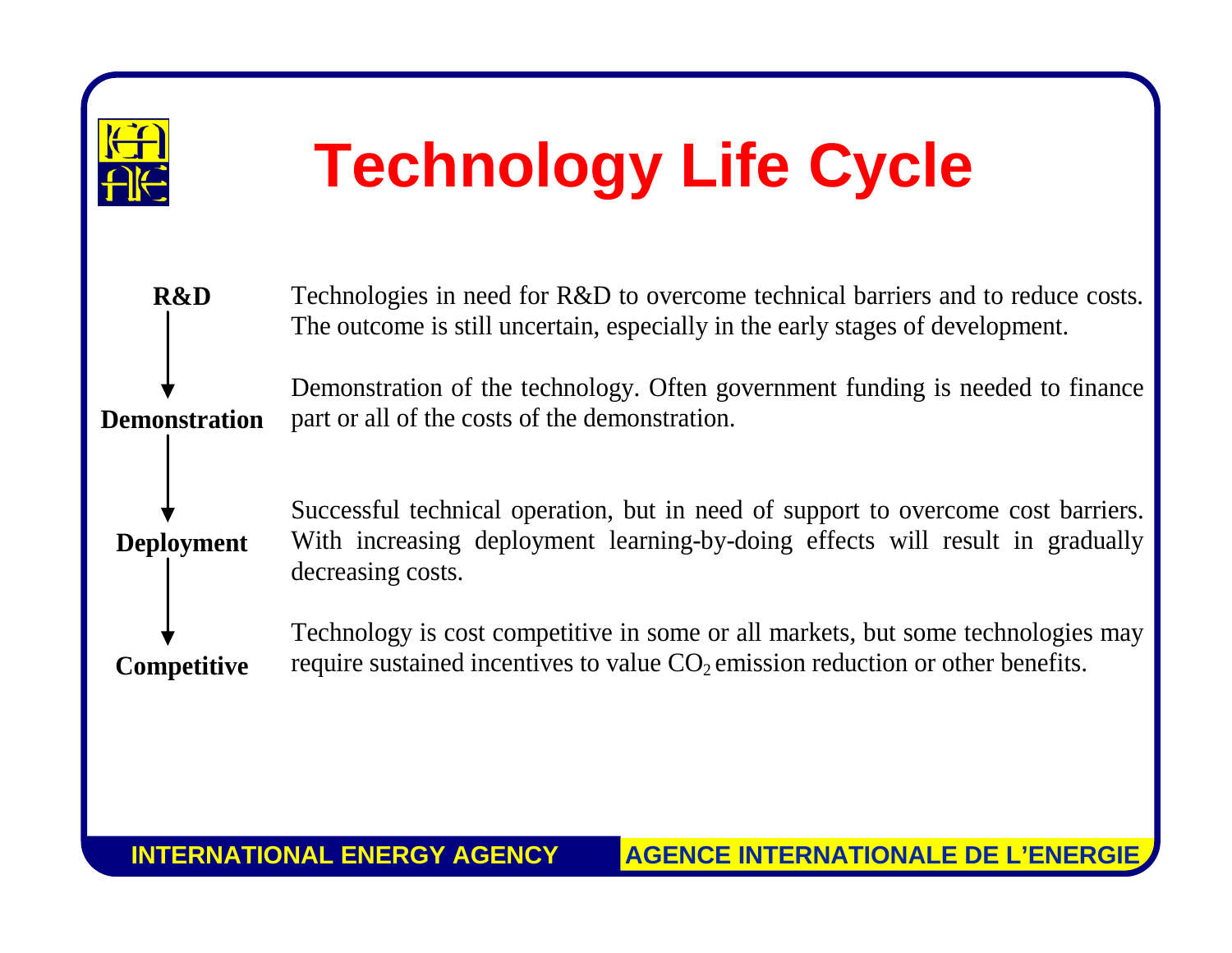

## **Technology Development Criteria**

- **A technology should function adequately**
- **It should be cost-effective**
- $\bullet$  **It should have no significant external effects**
- $\bullet$  **It should have scope for widespread application**
- **It should be acceptable from a supply security and CO2 reduction viewpoint**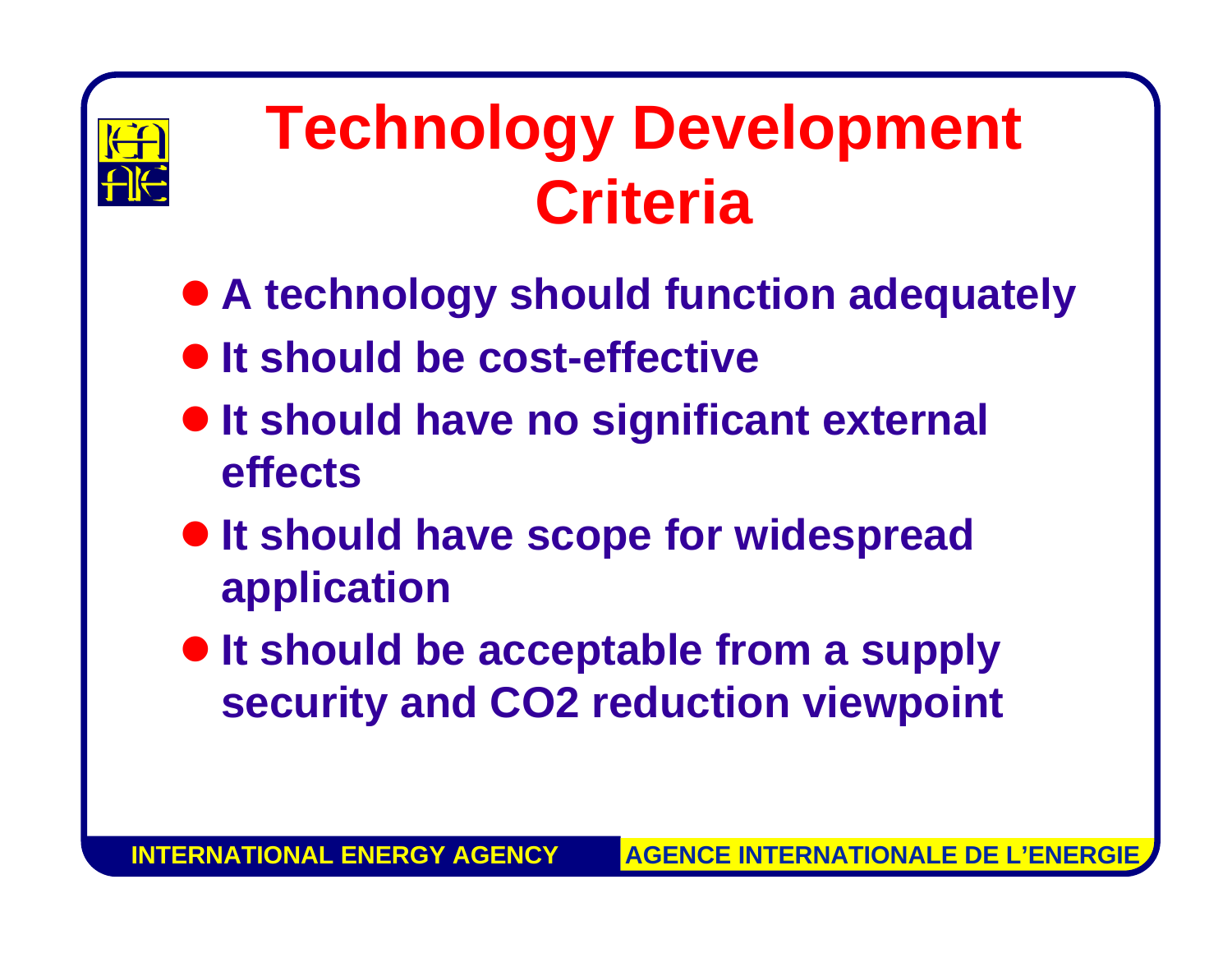

#### **ETP2006 scenarios**

**INTERNATIONAL ENERGY AGENCY**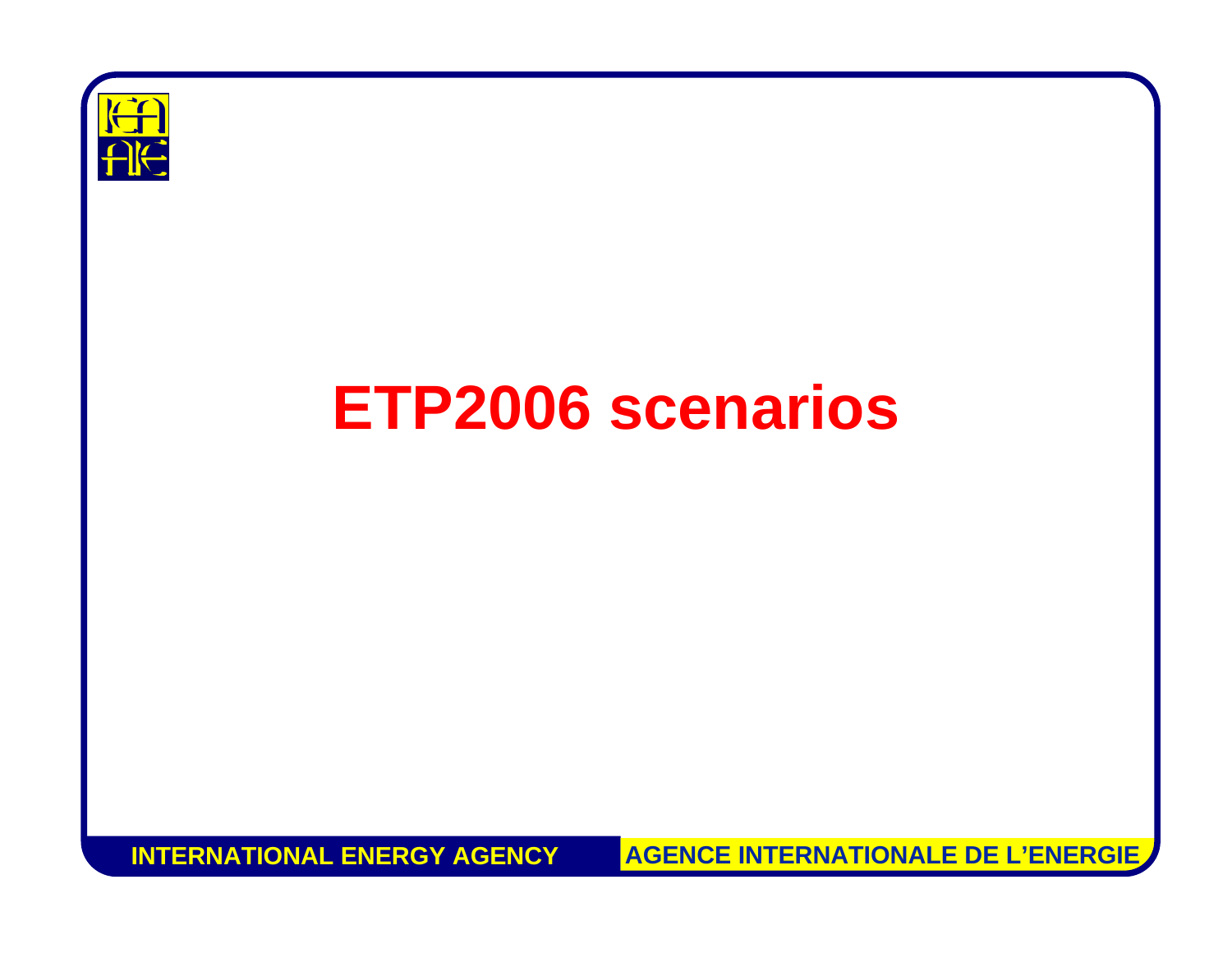

## **The Scenario Background**

- **The six IEA Energy Technology Perspectives2006 scenarios complement the two IEA World Energy Outlook (WEO) scenarios**
- **The WEO scenarios for 2030 show that current trends are not sustainable**
- **The ETP Baseline Scenario corresponds with the WEO Reference Scenario**
- **The ETP scenarios show how CO<sub>2</sub>** be stabilized and how supply security can be **enhanced between now and 2050**
- **The emphasis is on the role that energy technologies can play**
- **A radical technology change needed**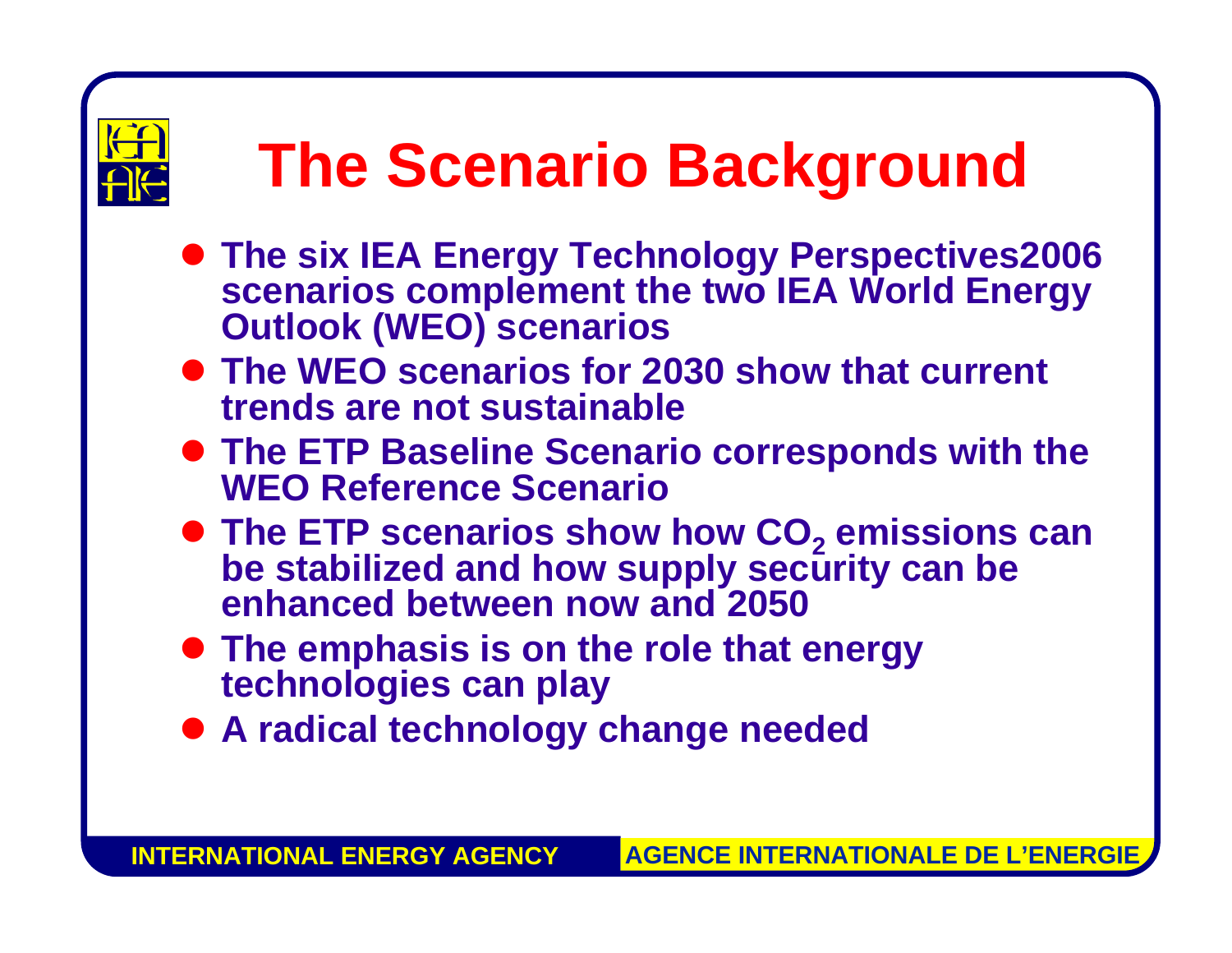

## **Scenario Scope**

#### z**2050 time horizon**

- **Analysis based on a technology-rich partial equilibrium model (MARKAL based)**
- z**Renewables analysis GIS-based**
- **Fed by spreadsheet analysis for enduse sectors**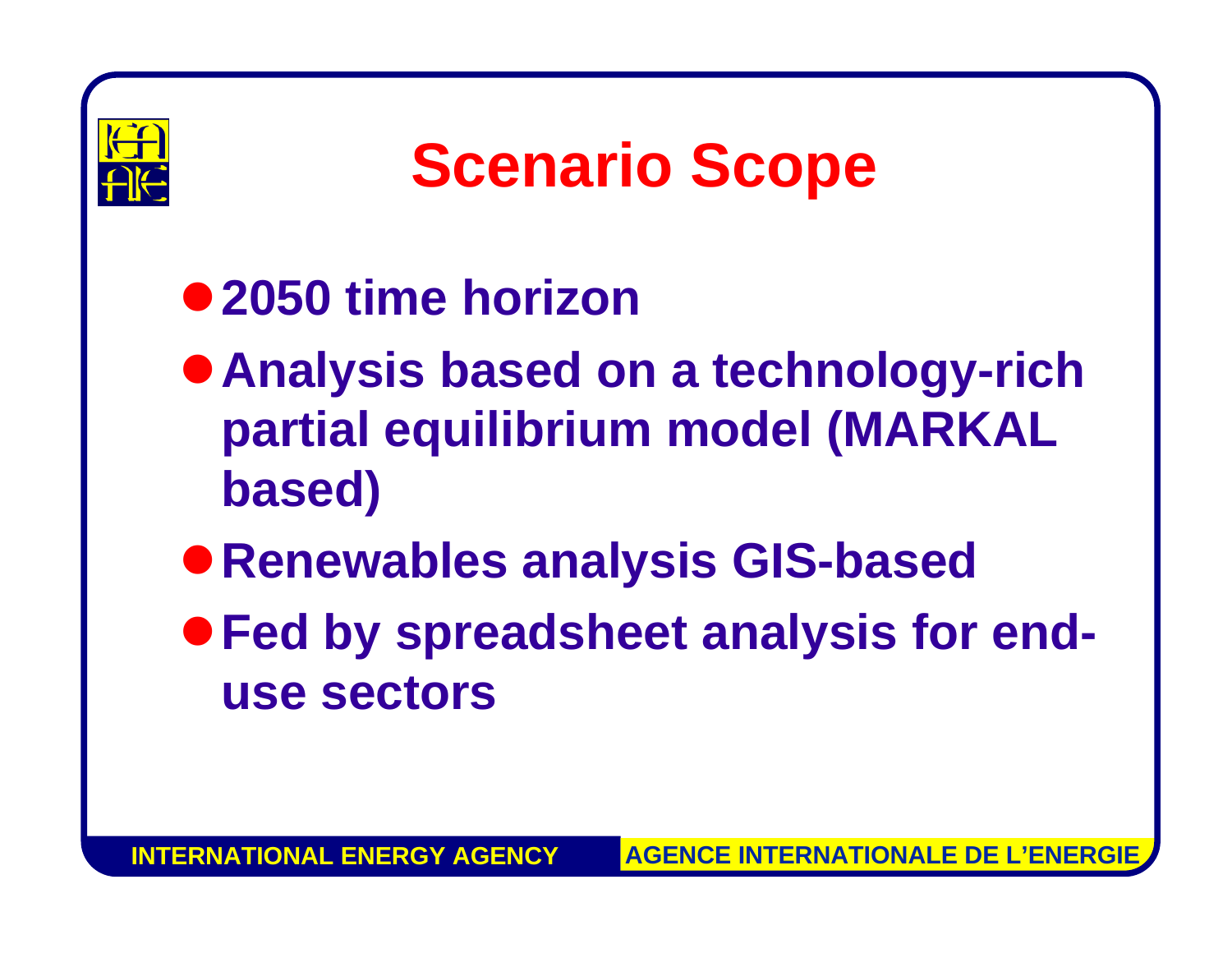

### **ETP2006 Scenarios**

- $\bullet$  **Scenarios analysed:** 
	- **Baseline Scenario**
	- **Accelerated Technology Scenarios (ACT)**
	- **TECH Plus scenario**
- **ACT and TECH Plus scenarios:** 
	- **Analyse the impact from R&D, Demonstration and Deployment measures**
	- ◆ Incentives equivalent to 25 \$/tonne CO<sub>2</sub> for low**carbon technologies implemented world-wide from 2030 and on**
	- **Individual scenarios differ in terms of assumptions for key technology areas**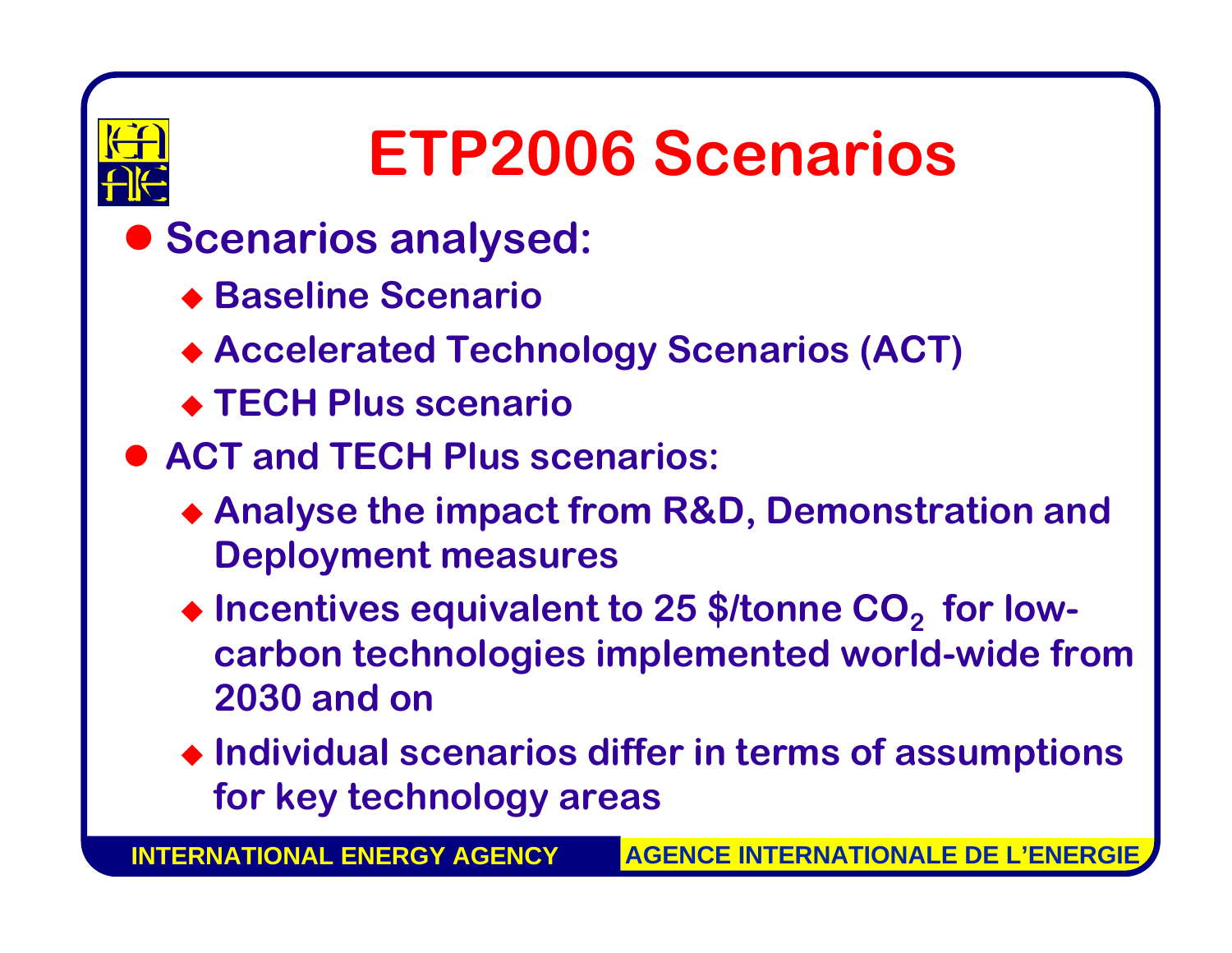

## **Technology Assumptions**

| <b>Scenario</b>                     | <b>Renewables</b>                  | <b>Nuclear</b>                                                            | <b>CCS</b>    | $H2$ fuel cells                           | <b>Advanced</b><br><b>biofuels</b>                                            | <b>End-use</b><br>efficiency         |
|-------------------------------------|------------------------------------|---------------------------------------------------------------------------|---------------|-------------------------------------------|-------------------------------------------------------------------------------|--------------------------------------|
| <b>ACT Map</b>                      |                                    | Relatively optimistic across all technology areas                         |               |                                           |                                                                               | 2.0 % p.a.<br>global<br>improvement  |
| <b>ACT</b><br><b>Low Renewables</b> | <b>Slower cost</b><br>reductions   |                                                                           |               |                                           |                                                                               |                                      |
| <b>ACT</b><br><b>Low Nuclear</b>    |                                    | <b>Lower public</b><br>acceptance                                         |               |                                           |                                                                               |                                      |
| <b>ACT</b><br><b>No CCS</b>         |                                    |                                                                           | <b>No CCS</b> |                                           |                                                                               |                                      |
| <b>ACT</b><br><b>Low Efficiency</b> |                                    |                                                                           |               |                                           |                                                                               | $1.7%$ p.a.<br>global<br>improvement |
| <b>TECH Plus</b>                    | <b>Stronger cost</b><br>reductions | <b>Stronger cost</b><br>reductions &<br>technology<br><b>improvements</b> |               | <b>Break-</b><br>through for<br><b>FC</b> | <b>Stronger cost</b><br>reductions &<br>improved<br>feedstock<br>availability |                                      |

**INTERNATIONAL ENERGY AGENCYAGENCE INTERNATIONALE DE L'ENERGIE**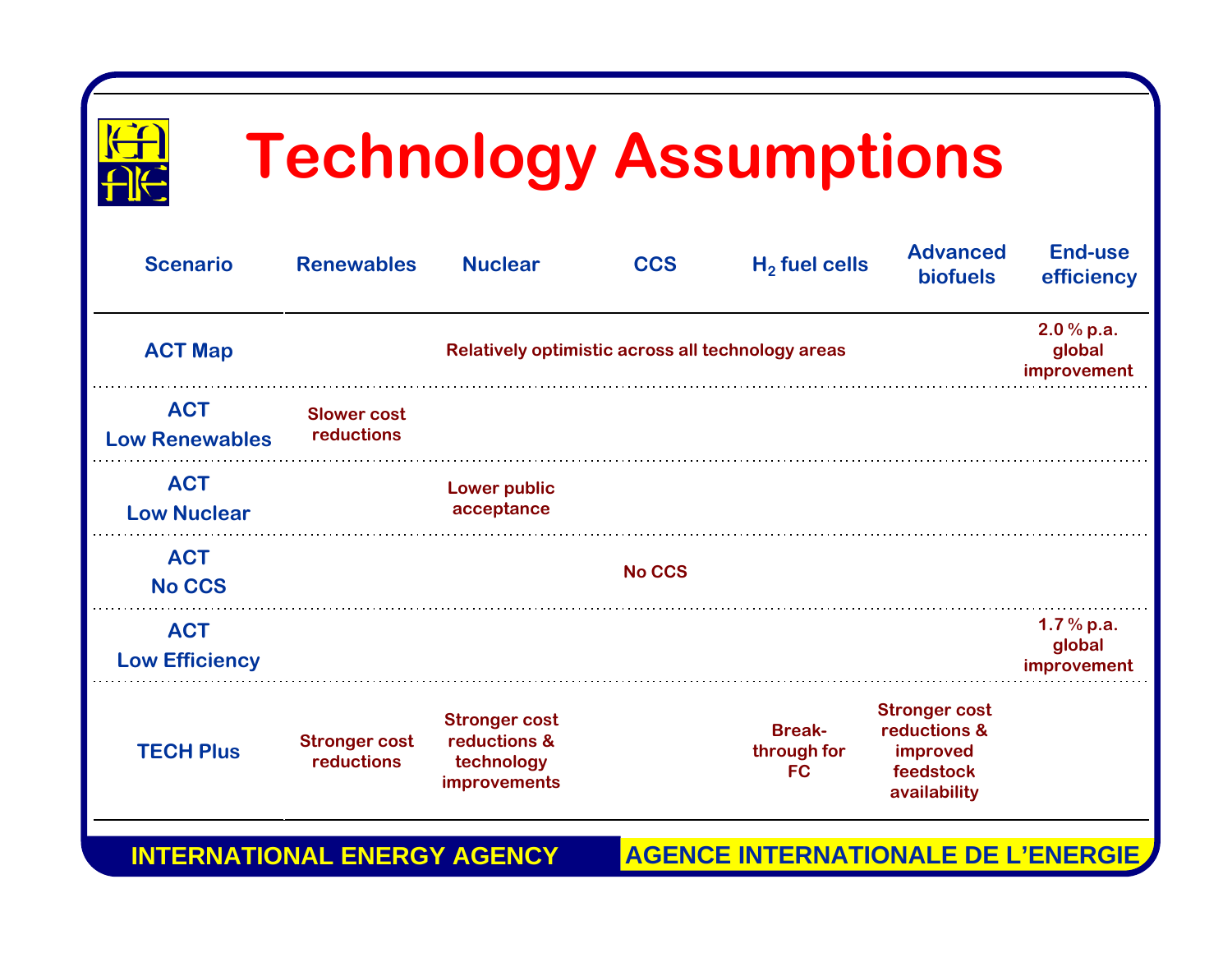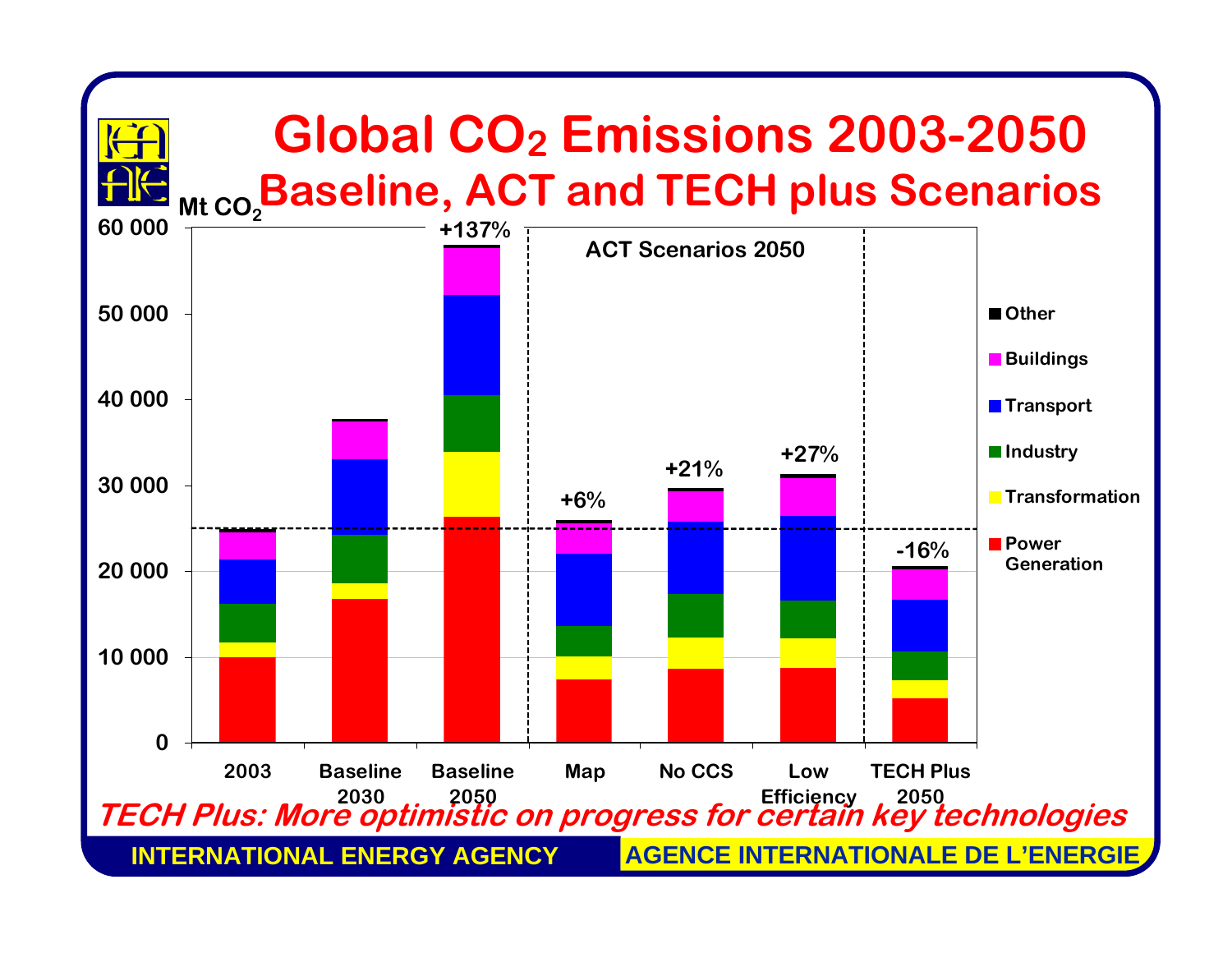

**INTERNATIONAL ENERGY AGENCY**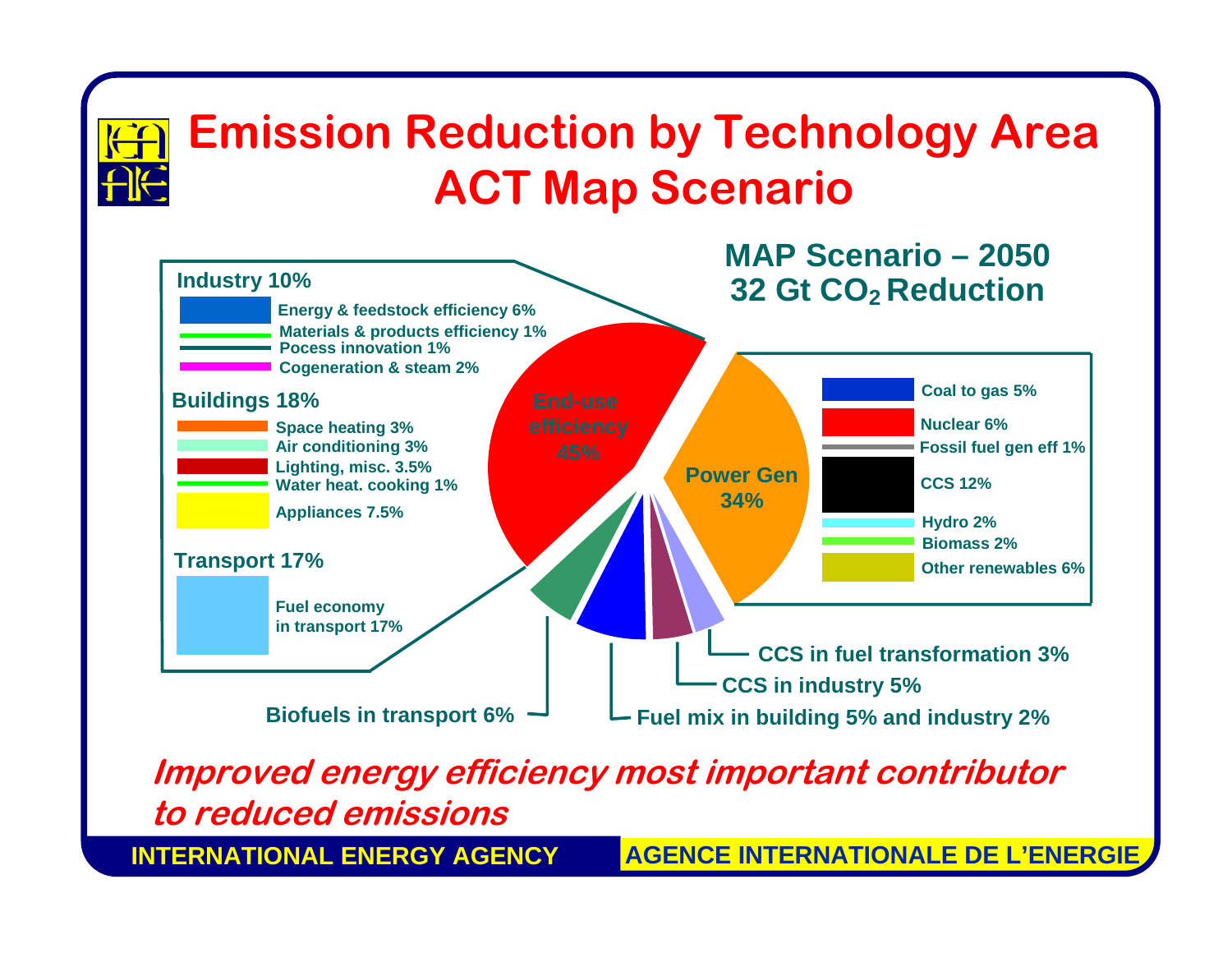

#### **Power Generation**



**INTERNATIONAL ENERGY AGENCY**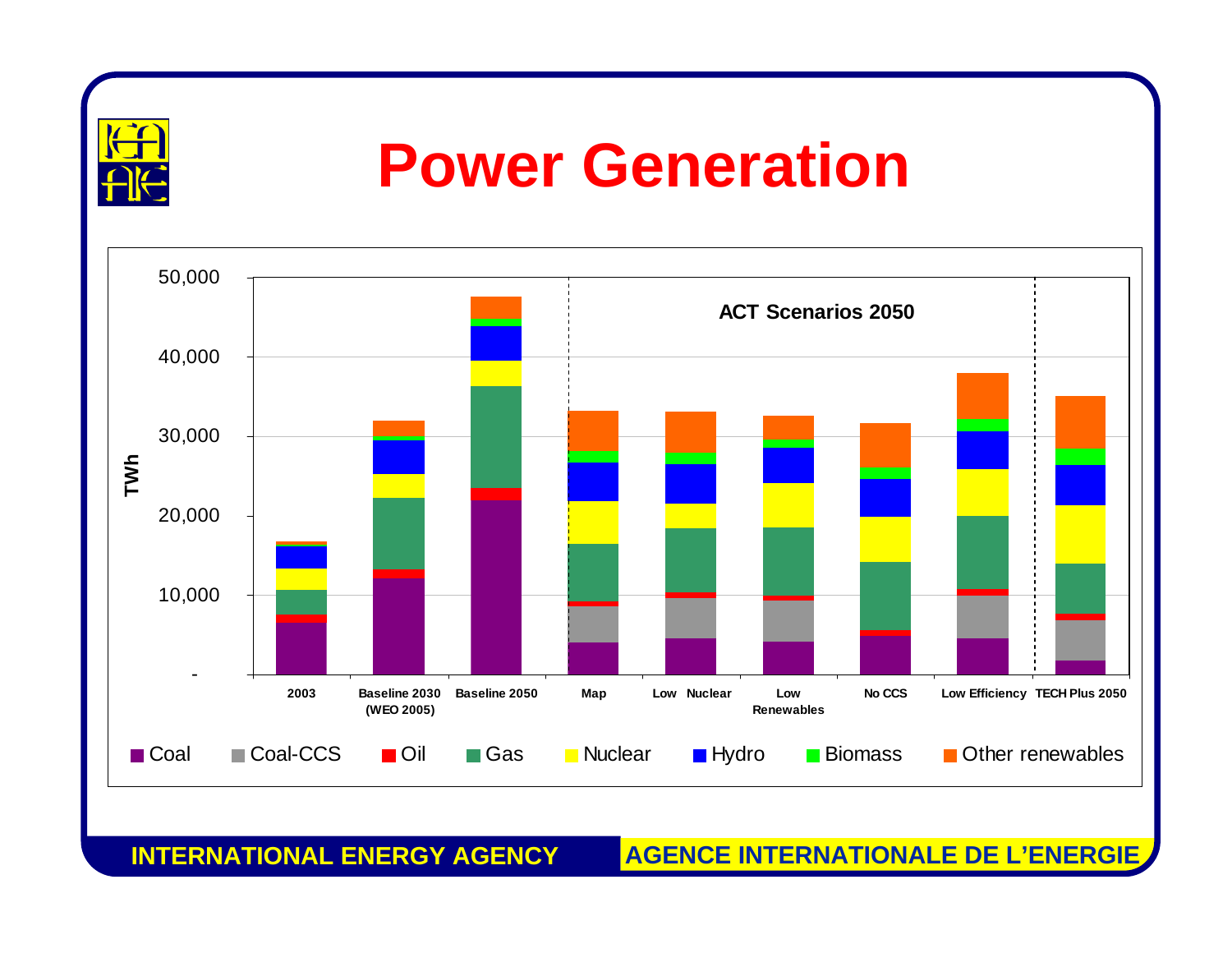



**INTERNATIONAL ENERGY AGENCY**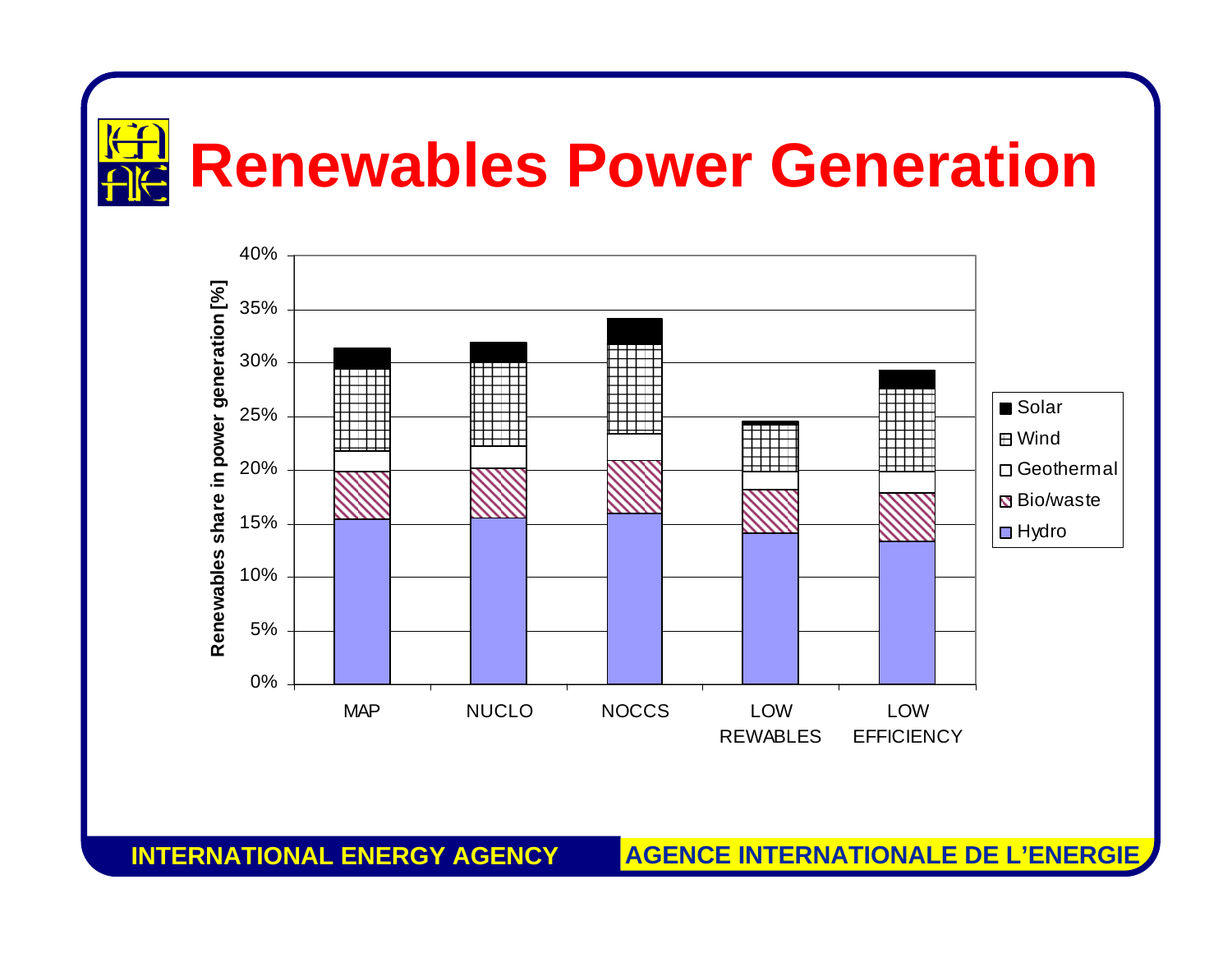

## **Renewables analysis**

- $\bullet$  **Detailed GIS systems for wind, solar and geothermal**
- <sup>z</sup>**Constraints considered (resource quality, distance to population centres, population density)**
- 30 categories for wind, 20 for solar  $• 15$  **world regions**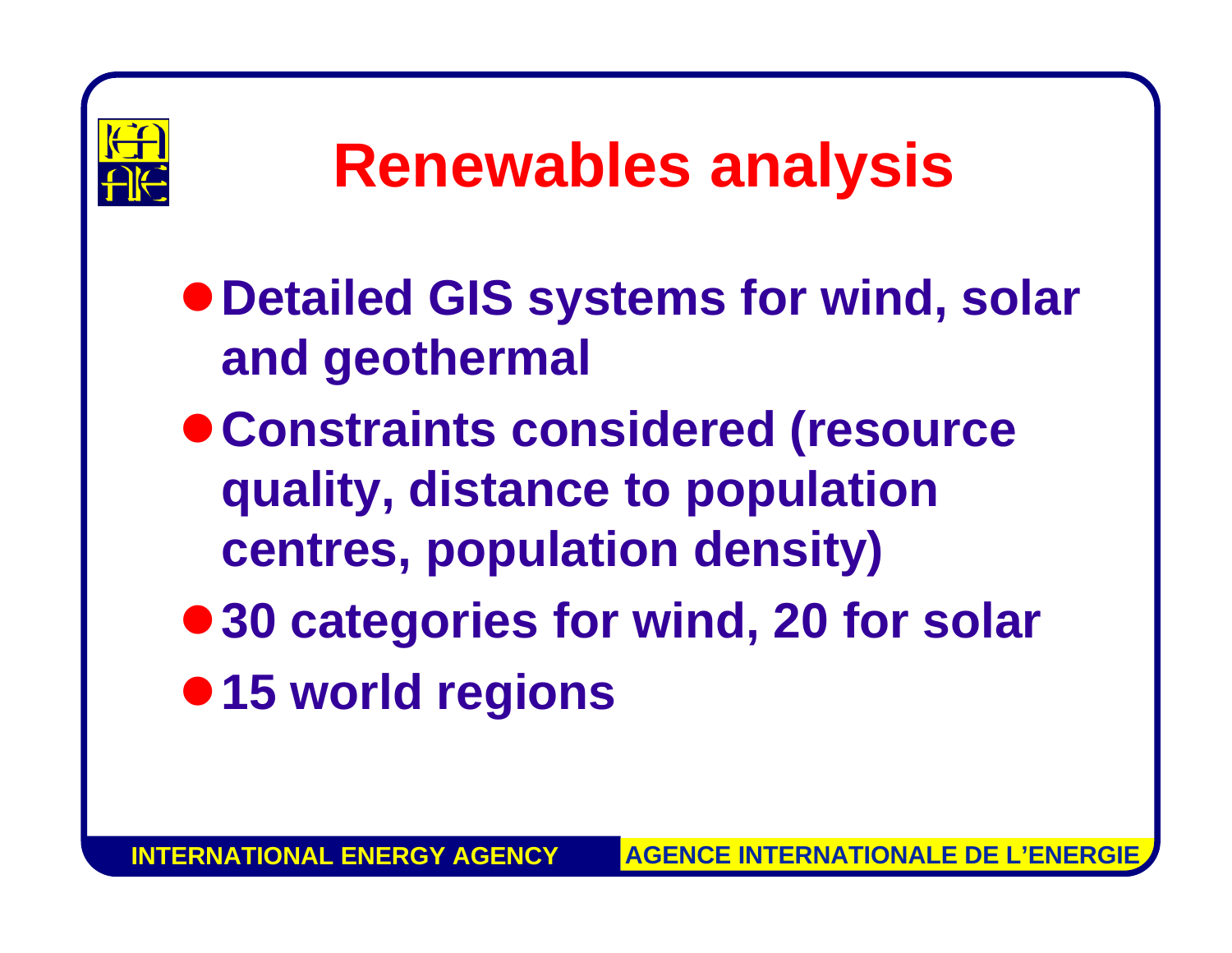## **Renewables analysis (contd.)**

- **Cost reductions are a function of investments (global technology learning)**
- $\bullet$  **Low learning rates**
- $\bullet$  **Intermittency, intra-regional grid connections and maximum rate of expansion constrain maximum renewable power generation**
- **If these constraints are removed, more renewable power generation would be possible**
- $\bullet$  **This is a key technology issue**

**INTERNATIONAL ENERGY AGENCY**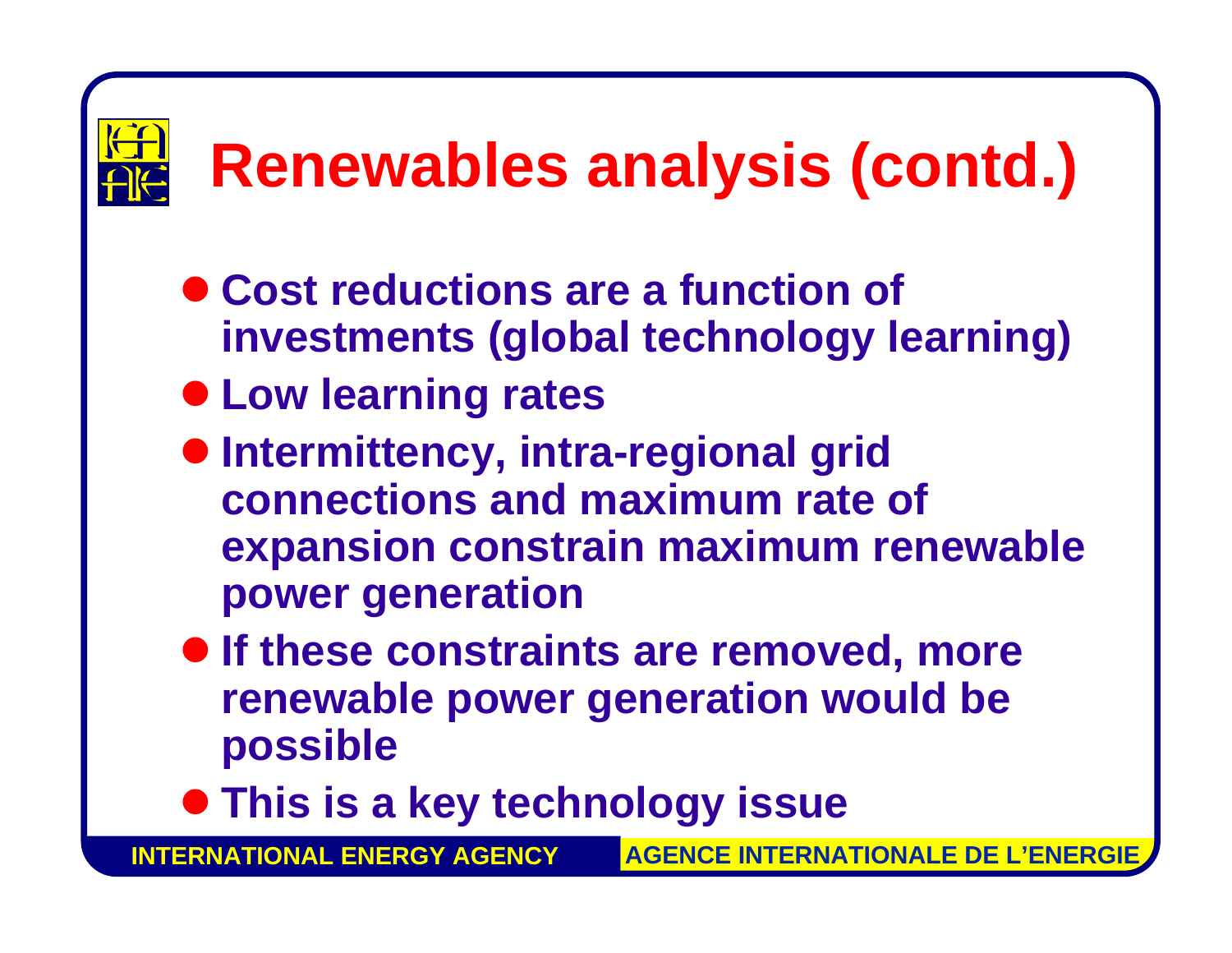#### **Electricity Generation CO 2 Capture and Storage a Key Option**

- $\bullet$  **CCS is crucial for the role coal can play in a CO 2constrained world –without CCS coal-fired generation in 2050 drops below today's level**
- $\bullet$  **By 2050 more than 5 TWh electricity globally can be produced by coal-plants equipped with CCS**
- **There is an urgent need for more R&D and for full-scale CCS demonstration plants**
- $\bullet$  **Generation from renewables can quadruple by 2050**
- $\bullet$  **Nuclear can gain a much more important role in countries where it is acceptable**

**INTERNATIONAL ENERGY AGENCY**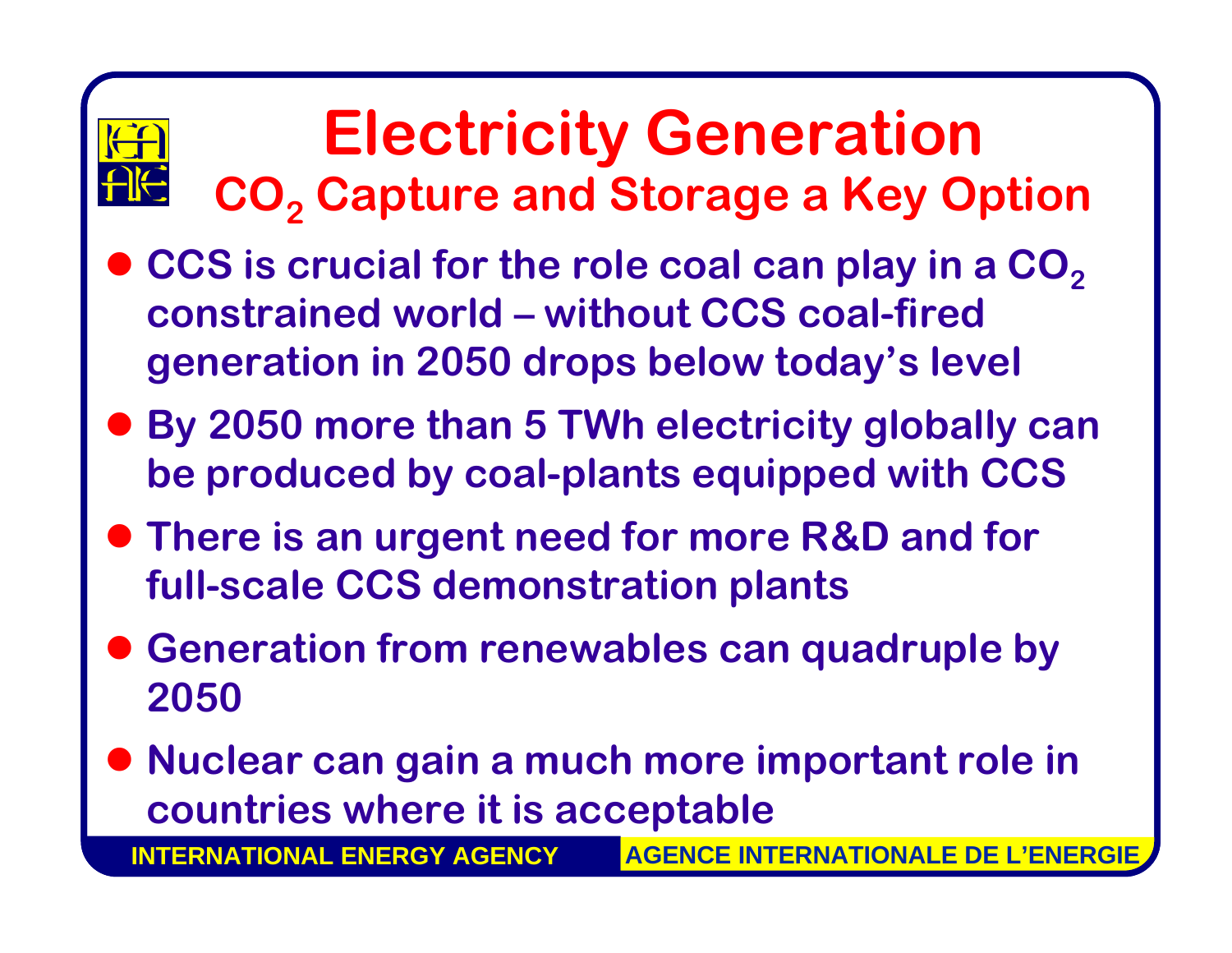#### **CCS also in Industry and for Other Parts of the Energy Supply**



**INTERNATIONAL ENERGY AGENCY**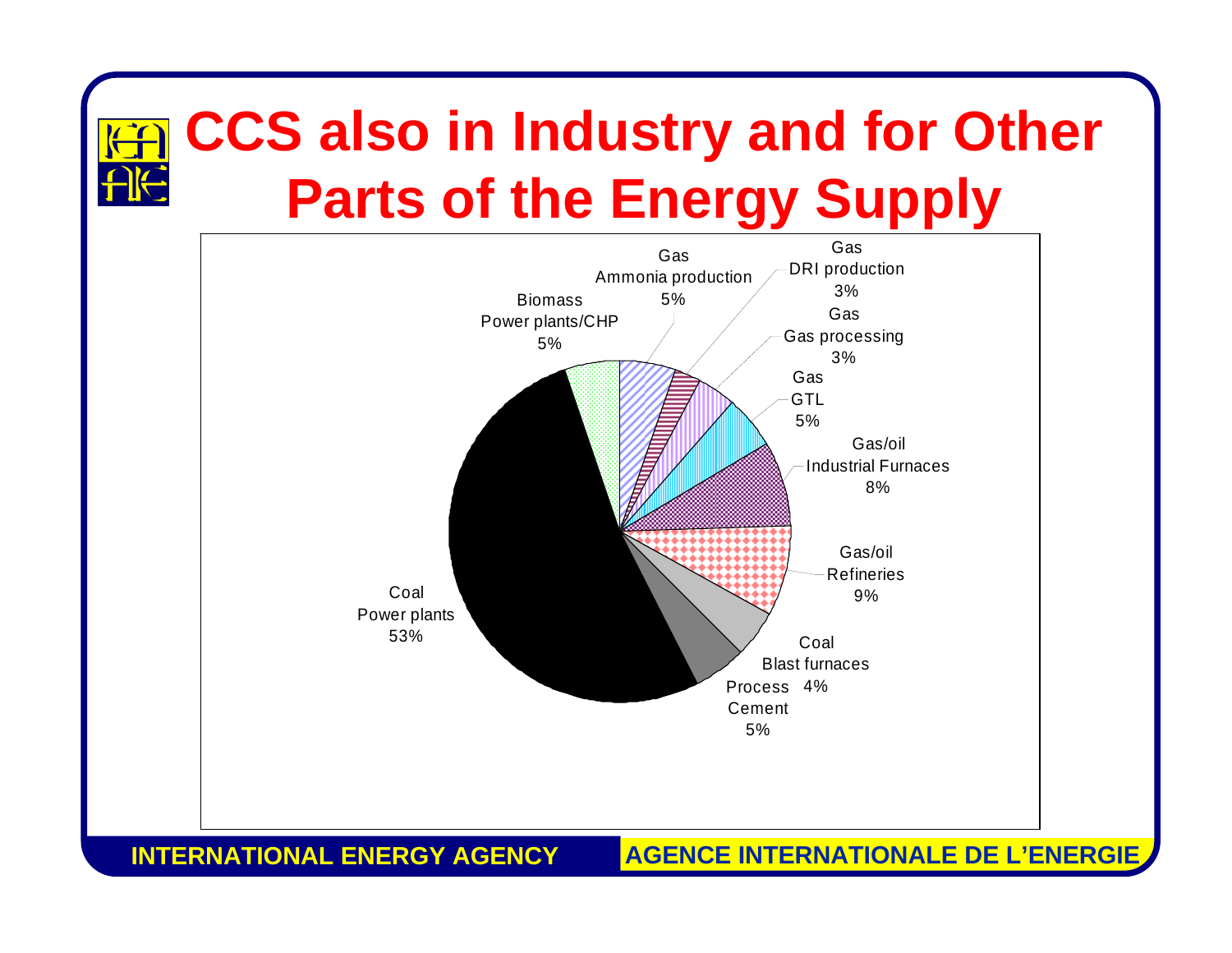

#### **Transport CO<sub>2</sub> Emissions by Scenario**

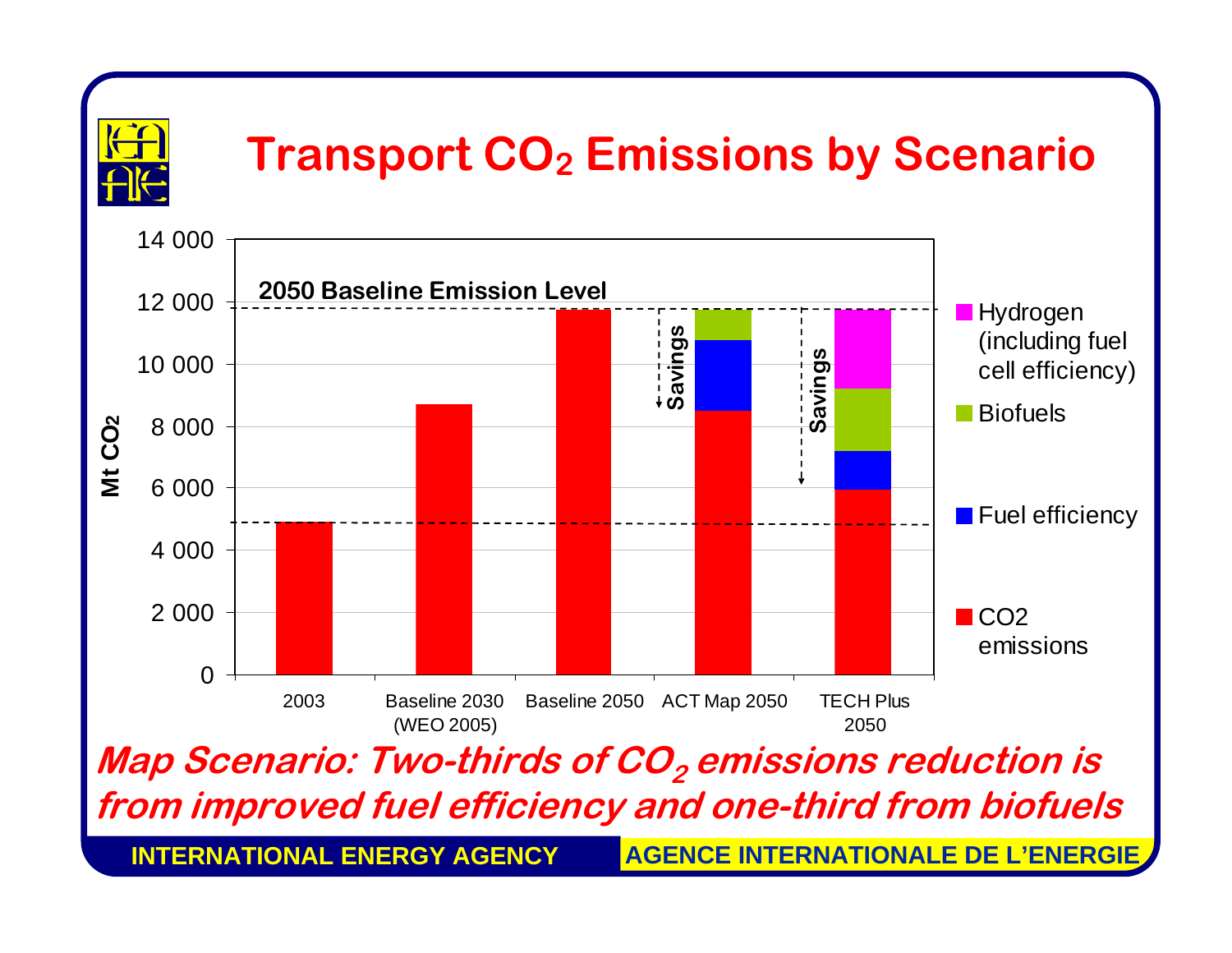

## **Key New Technologies**

#### **• This workshop**

- ◆ CCS
- ◆ Wind
- **Biomass for electricity and CHP**
- ◆ Solar PV & CSP
- **IVth generation Nuclear**
- $\bullet$  **Another workshop** 
	- **Large-scale electricity storage (scale hours/weeks)**
	- **2nd generation biofuels (lignocellulosic ethanol, new biodiesel options)**
	- **Better car batteries/H2-FCVs**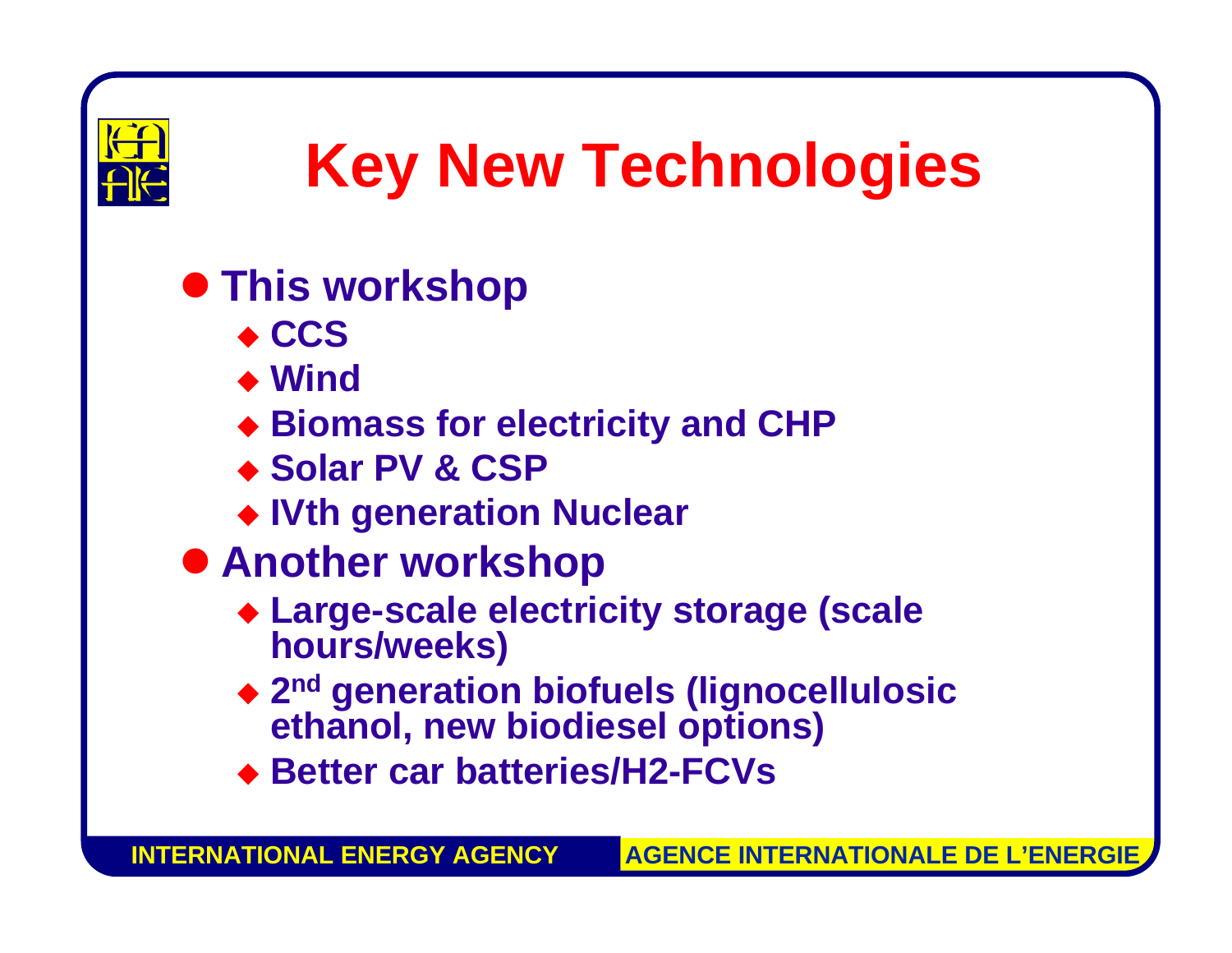



|                      | 2005      | 2050      | 2005             | 2020 | 2050 | Growth rate 2020-2050 |
|----------------------|-----------|-----------|------------------|------|------|-----------------------|
|                      | [US\$/kW] | [US\$/kW] | [GW]             | [GW] | [GW] |                       |
| <b>CCS USCSC</b>     | 2000      | 1600      | $\bf{0}$         | 10   | 250  | 10%                   |
| <b>CCS IGCC</b>      | 2200      | 1600      | $\boldsymbol{0}$ | 10   | 250  | 10%                   |
| <b>Wind onshore</b>  | 900-1100  | 750-900   | 47               | 200  | 1000 | 5%                    |
| <b>Wind offshore</b> | 1500-2500 | 1400-1800 | 1                | 30   | 250  | 7%                    |
| <b>Biomass IGCC</b>  | 2500      | 1800      | $<$ 1            | 10   | 150  | 8%                    |
| <b>Solar PV</b>      | 3750-3850 | 1000-1100 | $\overline{4}$   | 10   | 200  | 10%                   |
| <b>Solar CSP</b>     | 2000-2300 | 1700-1900 | 0.4              | 5    | 200  | 12%                   |
|                      |           |           |                  |      |      |                       |
| <b>Nuclear</b>       | 2000      | 1700      | 370              | 420  | 750  | 2%                    |

**INTERNATIONAL ENERGY AGENCY**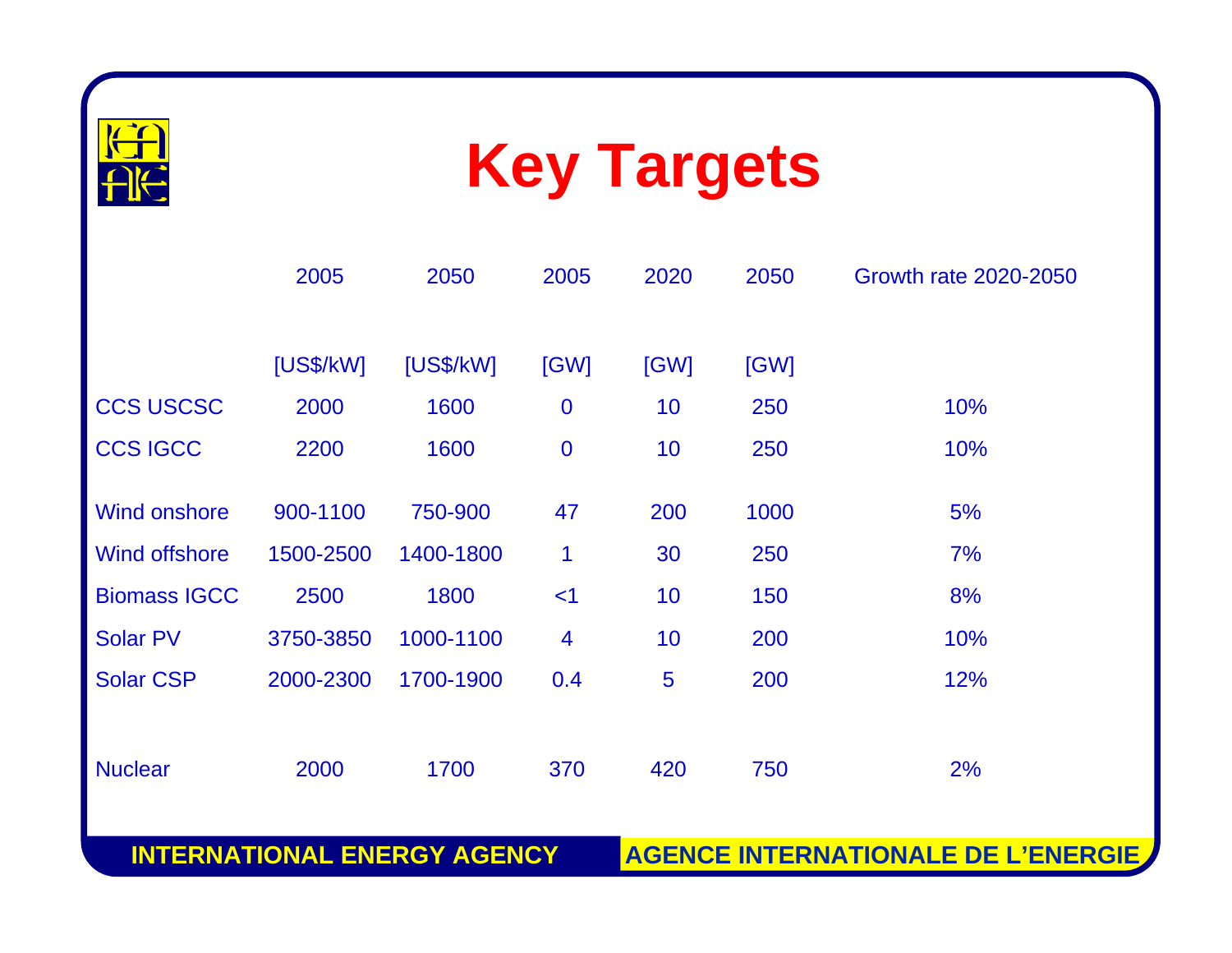

#### **RD&D Needs**

- 2050 stabilisation does not require more basic **R&D**
- $\bullet$  **Longer term emission reductions will require breakthroughs in the transportation sector**
- **More funding needed for applied R&D (technology deployment)**
- **Unclear if increased funding alone will be sufficient**
- $\bullet$  **Unclear if reallocation of funding is needed**
- **Unclear of more international collaboration is needed**
- $\bullet$  **Unclear what should be the role of governments and industry**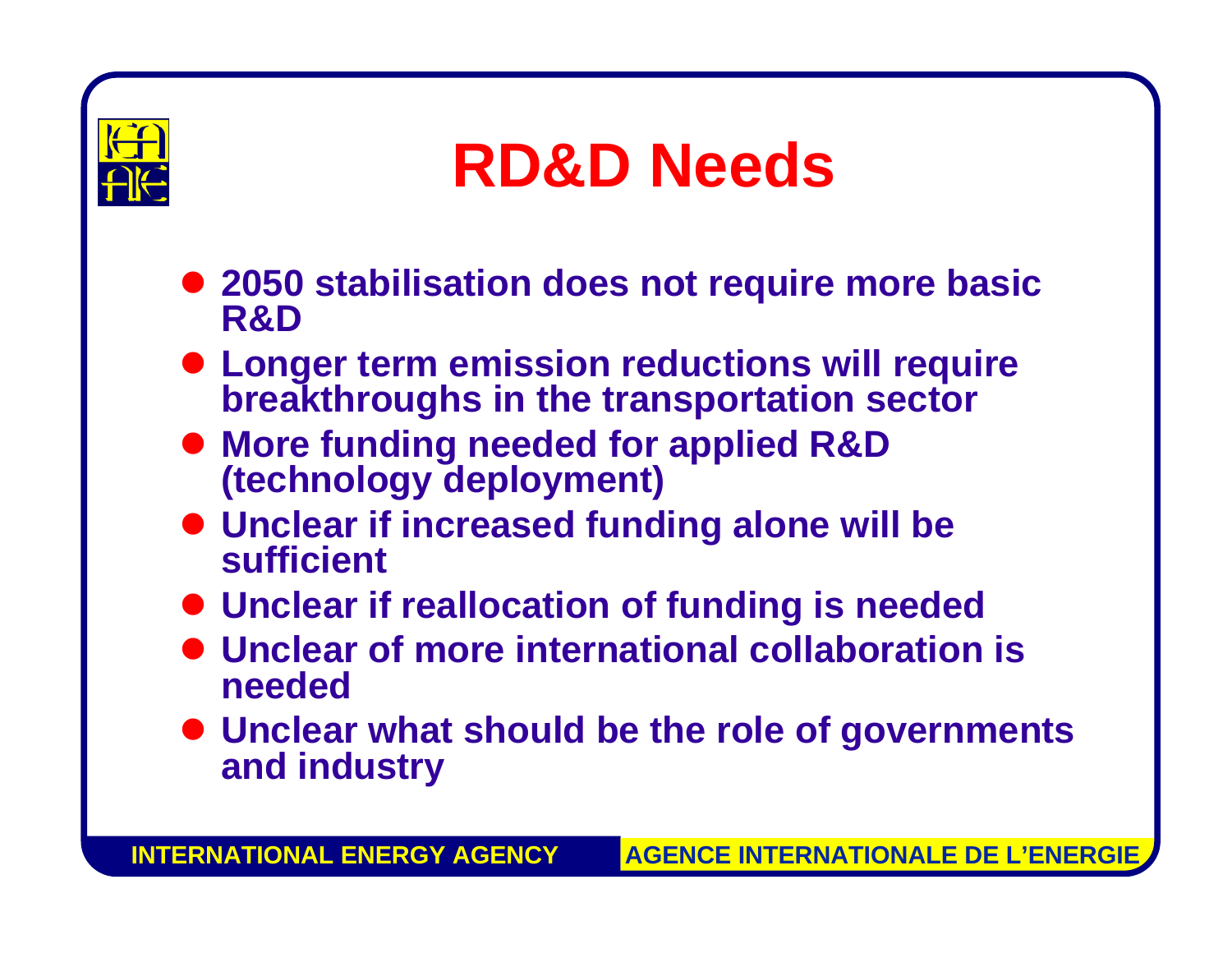# $\overline{H}$

#### **A DRAFT summary of RD&D needs Is such a table really feasible ?**

|                                                     | R&D       | <b>Demonstration</b> | 2007-2020 | 2020-2030 |
|-----------------------------------------------------|-----------|----------------------|-----------|-----------|
|                                                     | [bln USD] | [bln USD]            | [bln USD] | [bln USD] |
| Ultra supercritical steam cycle 4 demo plants 700 C | 0.1       | $\overline{2}$       | 2.0       |           |
| <b>IGCC 5 demo plants</b>                           |           | 5                    | 5.0       |           |
| 15 CCS coal fired power plants (add-on cost)        |           | 7.5                  | 5.0       | 2.5       |
| Small scale hydropower & reservoir management       | 0.1       | 0.5                  | 0.6       |           |
| Hot dry rock geothermal 25 demo projects            |           | 1                    | 0.5       | 0.5       |
| Biomass IGCC 10 demo projects                       |           | 0.5                  | 0.4       | 0.1       |
| Black liquor gasifier 5 demo plants                 |           |                      | 1.0       |           |
| <b>Solar Thin Film PV</b>                           | 1         | 5                    | 2.0       | 4.0       |
| Solar CSP 10 demo projects                          |           | 1                    | 0.5       | 0.5       |
| Nuclear generation IV 5 demo reactors               |           | 5                    | 3.0       | 2.0       |
| Grid integration & load management                  | 0.2       |                      | 0.2       |           |
| Improved Li-ion batteries for plug-in hybrids       |           |                      | 1.0       |           |
| Hydrogen economy                                    | 5         | 10                   | 7.5       | 7.5       |
| Lignocellulosic ethanol 5 demo plants               | 0.1       | 0.5                  | 0.4       | 0.2       |
| FT-biodiesel/jet fuel 5 demo plants                 |           | 0.5                  | 0.3       | 0.2       |
| Zero-emission buildings 10,000 demo                 |           |                      | 0.5       | 0.5       |
| Seasonal heat & cold storage 10,000 demo            |           |                      | 0.5       | 0.5       |
| 3 CCS blast furnaces                                |           | 0.5                  | 0.4       | 0.1       |
| 3 CCS cement kilns                                  |           | 0.3                  | 0.2       | 0.1       |
| 3 CCS black liquor IGCC                             |           | 0.5                  | 0.4       | 0.1       |
| New waste separation technologies                   | 0.5       | 1                    | 1.0       | 0.5       |
| <b>Total</b>                                        |           |                      | 32.4      | 19.3      |
| Annual                                              |           |                      | 2.5       | 1.9       |

**INTERNATIONAL ENERGY AGENCY**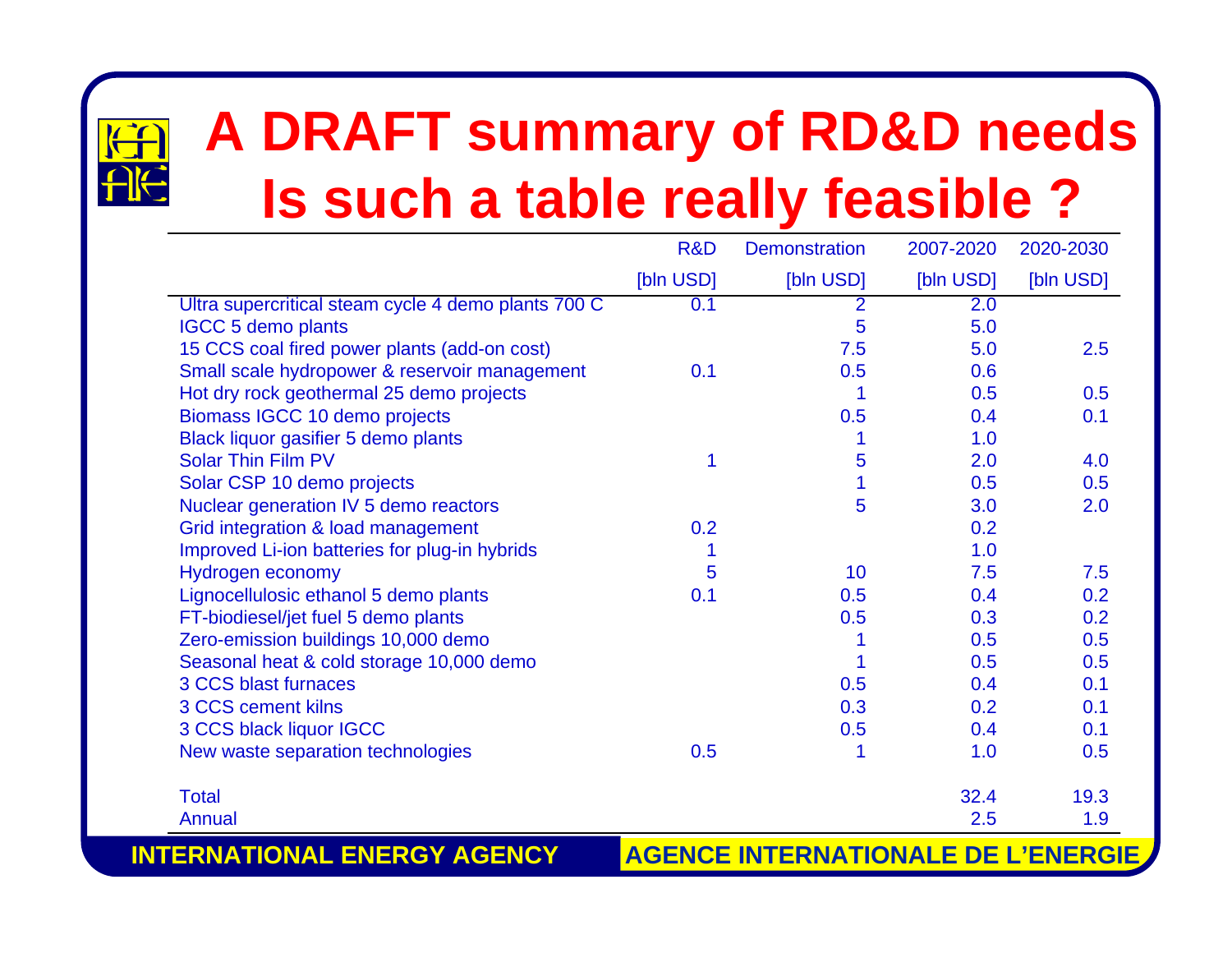

#### **Thank You**

#### **[dolf.gielen@iea.org](mailto:dolf.gielen@iea.org)**

**INTERNATIONAL ENERGY AGENCYAGENCE INTERNATIONALE DE L'ENERGIE**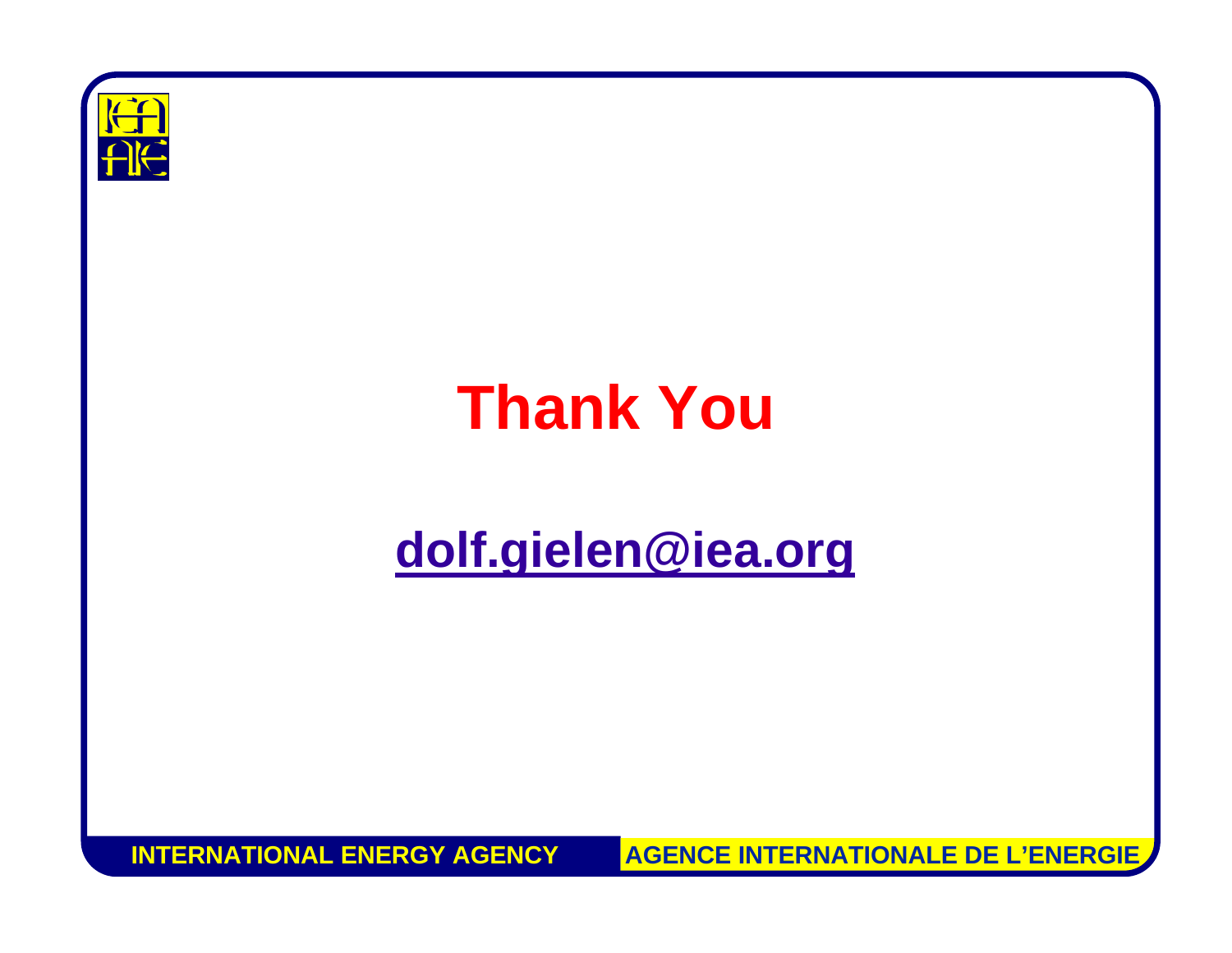#### **CO 2 Emissions Baseline and Map Scenarios**



**Map: OECD Emissions 32% below 2003 level, while emissions in Developing Countries are 65% higher**

**INTERNATIONAL ENERGY AGENCY**